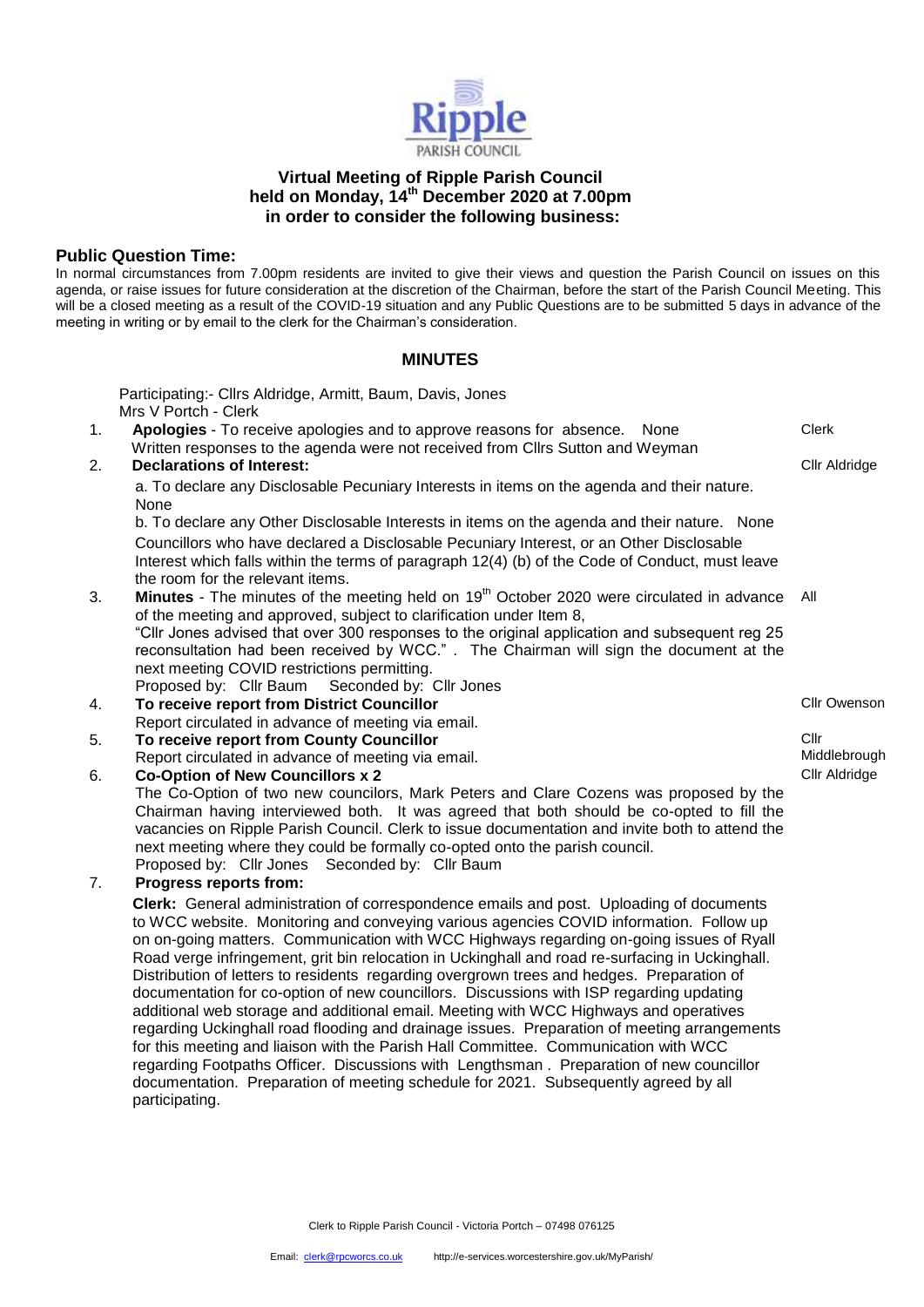### **Proposed Meeting dates:-**

### 18th January 1st March 12th April 24th May – Annual General Meeting 28th May – Annual Parish Meeting 28th June 26th July 13th September 25th October 6th December

**Management:** Setting of the agenda for this meeting. Review of minutes of last meeting. **Finance:** Preparation of budget analysis for 2021 and creation of calculations for precept setting for 2021. Ledger updated and cheques from last meeting distributed. **Urgent Decisions:** Payment of The Bridge advert - £100 cheque raised and signed by Cllrs

Aldridge and Jones.

**Staff and Training:** Distribution of CALC Training Schedule for 2021.

# **Planning:**

Applications listed are as shown on MHDC Planning Website as at 7 December 2020.

| Application<br>Number | Location                                                                                    | Proposal                                                                                                                                                                                                                |
|-----------------------|---------------------------------------------------------------------------------------------|-------------------------------------------------------------------------------------------------------------------------------------------------------------------------------------------------------------------------|
| 20/01826/FUL          | <b>Three Counties Equine Hospital</b><br>Llp Stratford Bridge Ripple<br>Tewkesbury GL20 6HE | Erection of stable block, and hard standing.                                                                                                                                                                            |
| 20/01766/TPOA         | <b>Cobwalls Uckinghall Tewkesbury</b><br>GL <sub>20</sub> 6ES                               | Fell one beech tree, as detailed on application form and in<br>accompanying information                                                                                                                                 |
| 20/01748/HP           | Anvil House 1 The Woodlands<br><b>Ryall Upton Upon Severn</b><br>Worcester WR8 0PQ          | Proposed carport (retrospective)                                                                                                                                                                                        |
| 20/01641/FUL          | Holly Bank Ryall Road Holly Green<br>Upton Upon Severn Worcester<br>WR8 0PG                 | Proposed new dwelling and garaging - Variation of condition 2<br>of planning permission 17/00148/FUL.                                                                                                                   |
| 20/01342/S106         | Land At (Os 8594 4112) Holly<br>Green Upton Upon Severn                                     | Application under section 106A of the Town and Country<br>Planning Act 1990 to modify the requirements relating to the<br>legal agreement dated 5th July 2016 associated with planning<br>permission ref. 15/00617/OUT. |

## 8. **Bow Lane Gravel Extraction Update**

 The application 19/000048/CM, is subject to a second Reg 25 request seeking follow up clarification following the responses to the first round of questions. The outstanding issues relate mainly to environmental concerns.

## 9. **A38/A4104 Roundabout Update**

Cllr Baum pointed out that as the date for consideration of the application has been put back, the construction of the roundabout, being later than anticipated, may impact on traffic for the festivals next summer (assuming they will be able to take place). This is especially in relation to traffic short cutting through Ryall Road.

#### 10. **Parish Enhancements & Flood Grant**

Cllr Aldridge thanked the clerk for getting prices for the litter bins, and following up a number of other suggestions for spending. He considered that the Parish enhancement plans should be instigated as soon as possible in the new year. With regard to the flood grant, it was concerning the RPC might find itself in a 'use it or lose it' situation. Clerk to make enquiries regarding the potential projects and the cost implications.

# 11. **Parish Trees Review**

 Cllr Baum expressed some reservations to Cllr Armitt's proposal for Councillors to inspect trees, whilst it may be easy to see a damaged branch etc., it is not easy for a lay person to see if a tree is diseased and it was suggested this should left to an expert to deal with. RPC has some reserves that perhaps this would be a good use of the funds. Cllr Jones suggested the Clerk circulates the current Tree Policy to all Members, with the further proposal that the Chair and Vice Chair visually inspect the trees in known RPC ownership. If it considered that any tree appears dangerous approval is sought to request the Clerk to obtain quotes for advice from a qualified tree surgeon. He agree with Cllr Armitt's proposal that Councillors inspect trees within their area which may propose a threat to residents within a public area. If a dangerous tree is reported the Council may consider what course of remedial action should be pursued.

Cllr Jones

Cllr Jones

All

All